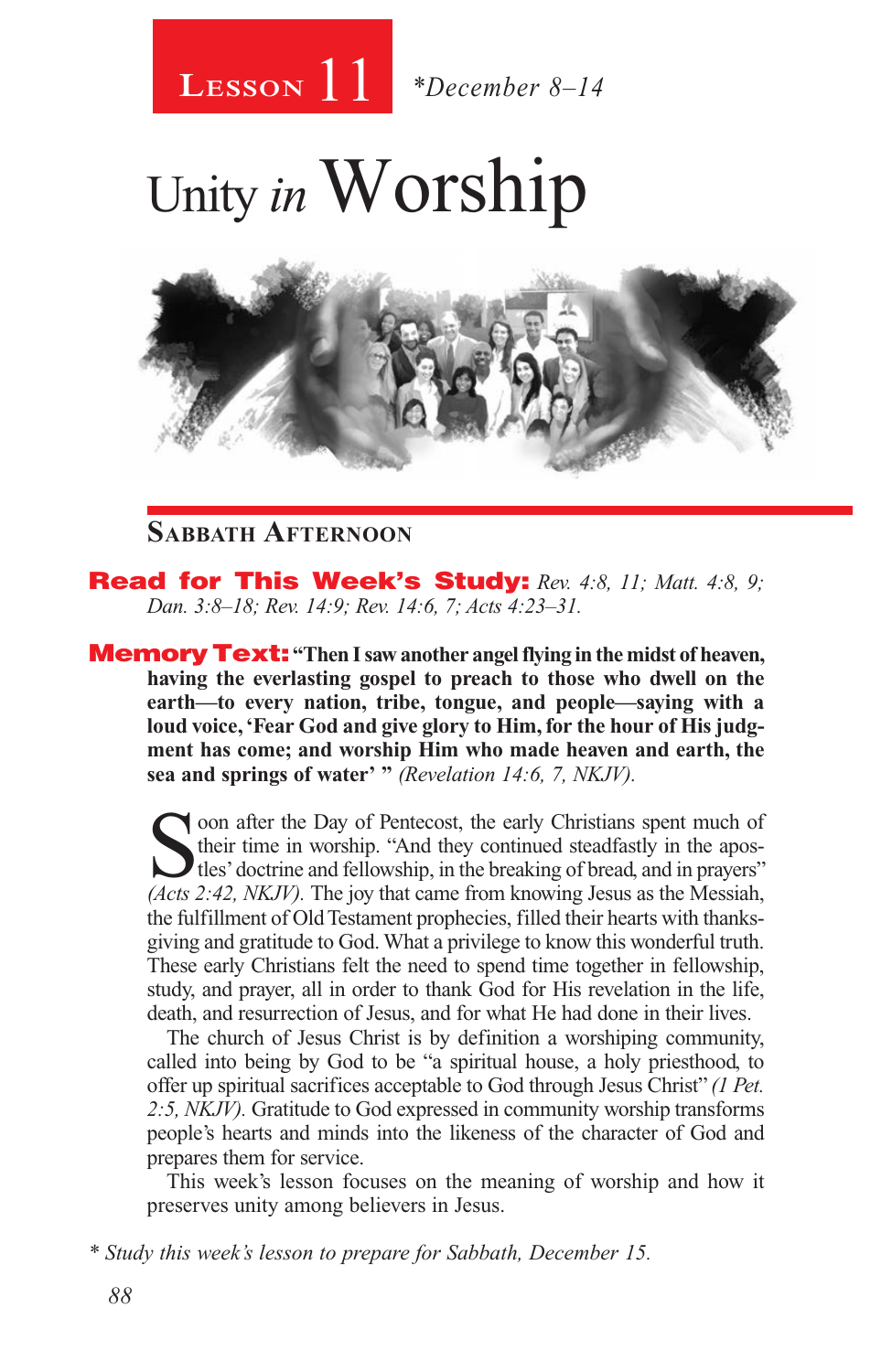**SUNDAY** December 9

## **Worshiping Our Creator and Redeemer**

In discussions about worship, we often highlight elements of worship, what it includes and how it is done. But what is the deep meaning of worship? What does it mean to worship God? And why do we do it? In Psalm 29:2, David states: "Give unto the Lord the glory due to His name; worship the Lord in the beauty of holiness" *(Ps. 29:2, NKJV)*. This psalm points us in the right direction to understand the meaning of worship. To worship the Lord is to give Him the glory and honor He deserves.

Read **Revelation 4 and 5. What reasons do the inhabitants of heaven give for worshiping God and Jesus, the Lamb of God?** *See Rev. 4:8, 11; 5:9, 10, 12, 13.*

\_\_\_\_\_\_\_\_\_\_\_\_\_\_\_\_\_\_\_\_\_\_\_\_\_\_\_\_\_\_\_\_\_\_\_\_\_\_\_\_\_\_\_\_\_\_\_\_\_\_\_\_\_\_

\_\_\_\_\_\_\_\_\_\_\_\_\_\_\_\_\_\_\_\_\_\_\_\_\_\_\_\_\_\_\_\_\_\_\_\_\_\_\_\_\_\_\_\_\_\_\_\_\_\_\_\_\_\_

This depiction of worship in the throne room of heaven as Jesus is introduced as the Lamb of God and Savior of the world is aweinspiring. Worship happens when God's creation responds to Him with words of adoration and thankfulness for what He has done. Worship is the response of a grateful person for God's creation and salvation. At the end of time, the redeemed also will join in adoration and respond in a similar way to God's salvation. " 'Great and marvelous are Your works, Lord God Almighty! Just and true are Your ways, O King of the saints! Who shall not fear You, O Lord, and glorify Your name? For You alone are holy. For all nations shall come and worship before You, for Your judgments have been manifested' " *(Rev. 15:3, 4, NKJV).*

So, worship is a response of our faith in God for His mighty works: first, for creating us, and, second, for redeeming us. In worship we give to God the adoration, reverence, praise, love, and obedience we believe He is worthy to receive. Of course, what we know about God, as our Creator and Savior, comes from what He revealed to us in Scripture. Furthermore, what Christians know about God was revealed more fully in the person and ministry of Jesus *(see John 14:8–14).* That is why Christians worship Jesus as Savior and Redeemer, as His sacrificial death and resurrection are at the very core of worship.

When Christians come together in worship, it is out of this sense of awe and thankfulness that our worship should proceed.

**Think about what we have been given in Christ as our Creator and Savior, about what He has spared us from, and about what He offers us—all because He willingly died in our stead. Why should these truths be the foundation of all our worship?**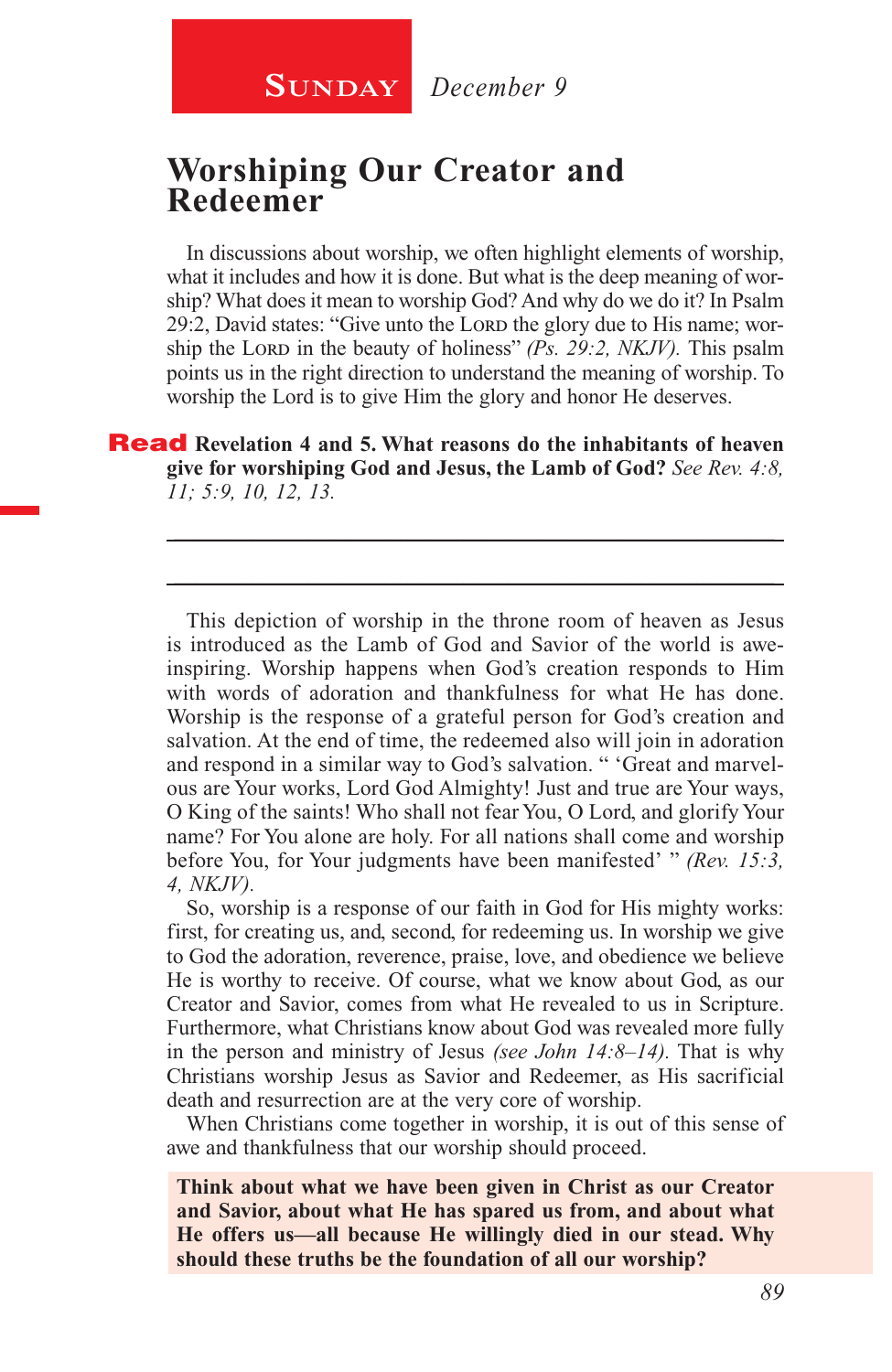**MONDAY** December 10

## **False Worship**

Read **Matthew 4:8, 9. What was Jesus' third temptation in the wilderness?** 

With pride and arrogance, Satan declared himself to be the rightful ruler of the world, the owner of all its riches and glory, claiming the honor and respect of all who live in it, as if he had created the world. What an insult to God, the Creator. Satan revealed that he knows exactly what worship is about: it is to give honor and respect to the rightful owner of the universe.

\_\_\_\_\_\_\_\_\_\_\_\_\_\_\_\_\_\_\_\_\_\_\_\_\_\_\_\_\_\_\_\_\_\_\_\_\_\_\_\_\_\_\_\_\_\_\_\_\_\_\_\_\_\_ \_\_\_\_\_\_\_\_\_\_\_\_\_\_\_\_\_\_\_\_\_\_\_\_\_\_\_\_\_\_\_\_\_\_\_\_\_\_\_\_\_\_\_\_\_\_\_\_\_\_\_\_\_\_

Compare **the experience of the three Hebrew friends in Daniel 3 (especially verses 8–18) with that of the believers who will face the end-time power of Revelation 13:4 and 14:9–11. What is at stake at the time of the end? What is the core issue in both accounts?**

From Cain and Abel, to the three Hebrew boys in Babylon, to final events regarding "the mark of the beast" *(Rev. 16:2),* Satan seeks to establish a false system of worship, one that takes people away from the true God and, even if subtly, direct worship toward himself. After all, even from before the Fall, he wanted to be like God *(Isa. 14:14).* It's no coincidence that just as the three young men faced the threat of death unless they were to worship an "image," in the last days God's faithful people will face the threat of death unless they will worship an "image," as well. Why worship any "image" when we are called to worship the true God instead?

\_\_\_\_\_\_\_\_\_\_\_\_\_\_\_\_\_\_\_\_\_\_\_\_\_\_\_\_\_\_\_\_\_\_\_\_\_\_\_\_\_\_\_\_\_\_\_\_\_\_\_\_\_\_

\_\_\_\_\_\_\_\_\_\_\_\_\_\_\_\_\_\_\_\_\_\_\_\_\_\_\_\_\_\_\_\_\_\_\_\_\_\_\_\_\_\_\_\_\_\_\_\_\_\_\_\_\_\_

"Important are the lessons to be learned from the experience of the Hebrew youth on the plain of Dura. . . .

"The season of distress before God's people will call for a faith that will not falter. His children must make it manifest that He is the only object of their worship, and that no consideration, not even that of life itself, can induce them to make the least concession to false worship. To the loyal heart the commands of sinful, finite men will sink into insignificance beside the word of the eternal God. Truth will be obeyed though the result be imprisonment or exile or death."—Ellen G. White, *Prophets and Kings*, pp. 512, 513.

**What are different ways, even now, that we can be tempted into worshiping anyone else other than the only Being worthy of our worship? How might false worship be a more subtle threat than we realize? What are some things that we might even now be tempted to worship?**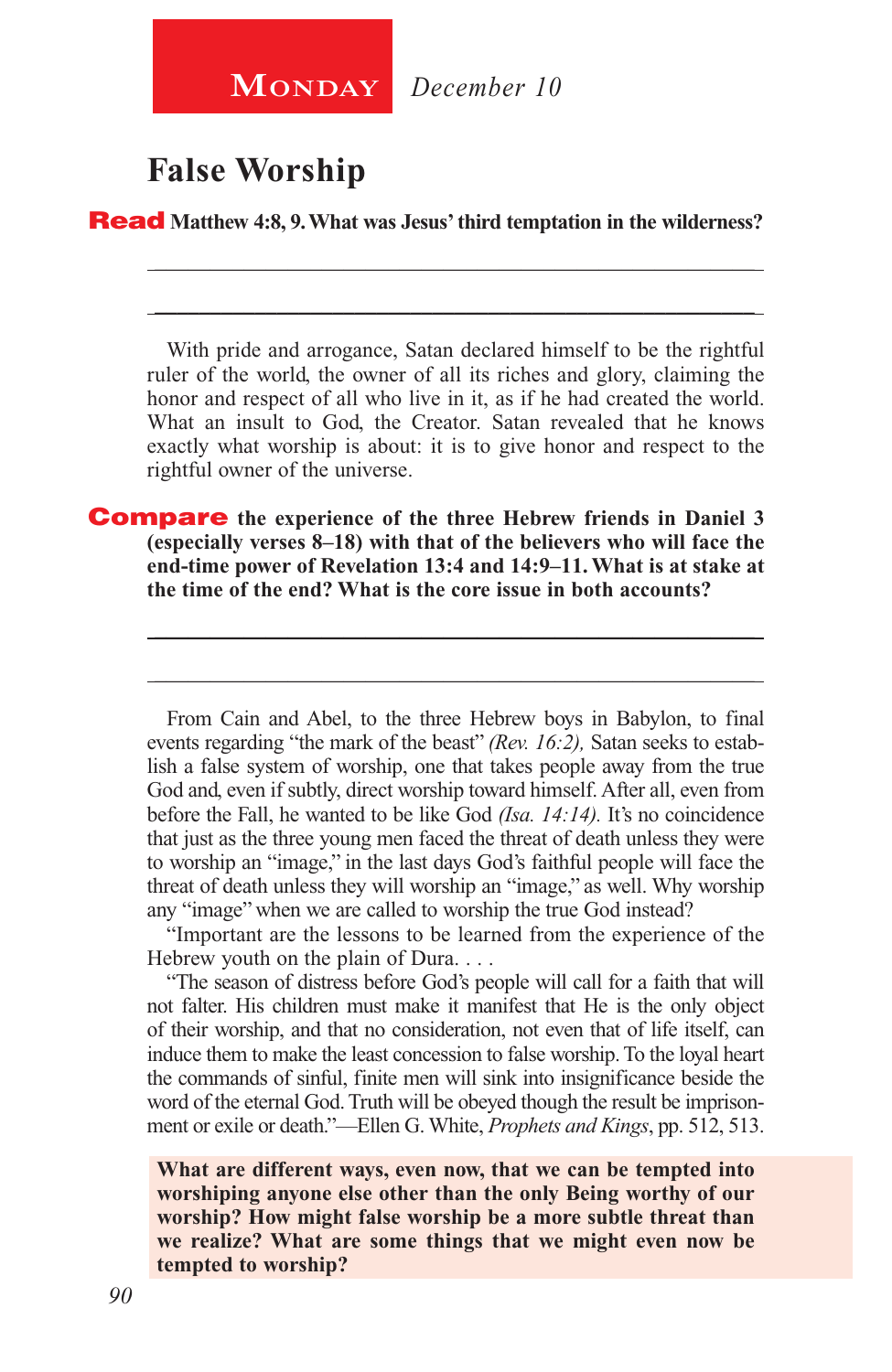## **The First Angel's Message**

Seventh-day Adventists see the three angels' messages of Revelation 14:6–12 as depicting their mission and the core of their message just before the second coming of Jesus *(Rev. 14:14–20).* These are the important messages to be preached with "a loud voice" to all inhabitants of the earth.

Read **Revelation 14:6, 7. What is the first angel's message, and what does it say about God? Why is there a reference to worship in this message?**

The first of the three angels' messages proclaims a message to the entire world. This is the fulfillment of Jesus' prediction in Matthew 24:14. There is a sense of urgency and haste in the depiction of these three angels and their mission. The first message urges people to focus on God because " 'the hour of His judgment has come' " *(Rev. 14:7, NKJV*). The second coming of Jesus is the catalyst for the judgment.

\_\_\_\_\_\_\_\_\_\_\_\_\_\_\_\_\_\_\_\_\_\_\_\_\_\_\_\_\_\_\_\_\_\_\_\_\_\_\_\_\_\_\_\_\_\_\_\_\_\_\_\_\_\_

\_\_\_\_\_\_\_\_\_\_\_\_\_\_\_\_\_\_\_\_\_\_\_\_\_\_\_\_\_\_\_\_\_\_\_\_\_\_\_\_\_\_\_\_\_\_\_\_\_\_\_\_\_\_

" 'Fear God,' " the angel says *(Rev. 14:7).* For those who do not take God seriously, this message and call to action will indeed generate fear in their mind. But for those who have been followers of Jesus, this call invites awe and respect. They look up to God and see the fulfillment of His promises. A sense of grateful reverence for God overtakes them.

" 'And worship Him who made heaven and earth, the sea and springs of water' " *(Rev. 14:7, NKJV).* This language makes an unmistakable allusion to the Sabbath commandment, with its reference to Creation *(see Exod. 20:8–11).* The God of Creation, who instituted the Sabbath as a memorial of His creative power, is the One who is to be worshiped and revered.

It is interesting to note that at the end of time worship is identified as a key issue in the great controversy for the allegiance of the human race. This worldwide announcement is a call to worship the Creator.

"The central issue in the final crisis will be worship. Revelation makes clear that the test will not be denial of worship, but rather who is worshiped. At the time of the end, only two groups of people will be in the world: those who fear and worship the true God *(11:1, 18; 14:7)*  and those who hate the truth and are worshipers of the dragon and the beast *(13:4–8, 14:9–11)*. . . .

"If worship is the central issue in the final conflict, no wonder then that God sends His end-time gospel urging the inhabitants of the earth to take Him seriously and worship Him as the Creator, the only One worthy of worship."—Ranko Stefanovic, *Revelation of Jesus Christ: Commentary on the Book of Revelation* (Berrien Springs, Mich.: Andrews University Press, 2002), pp. 444, 445.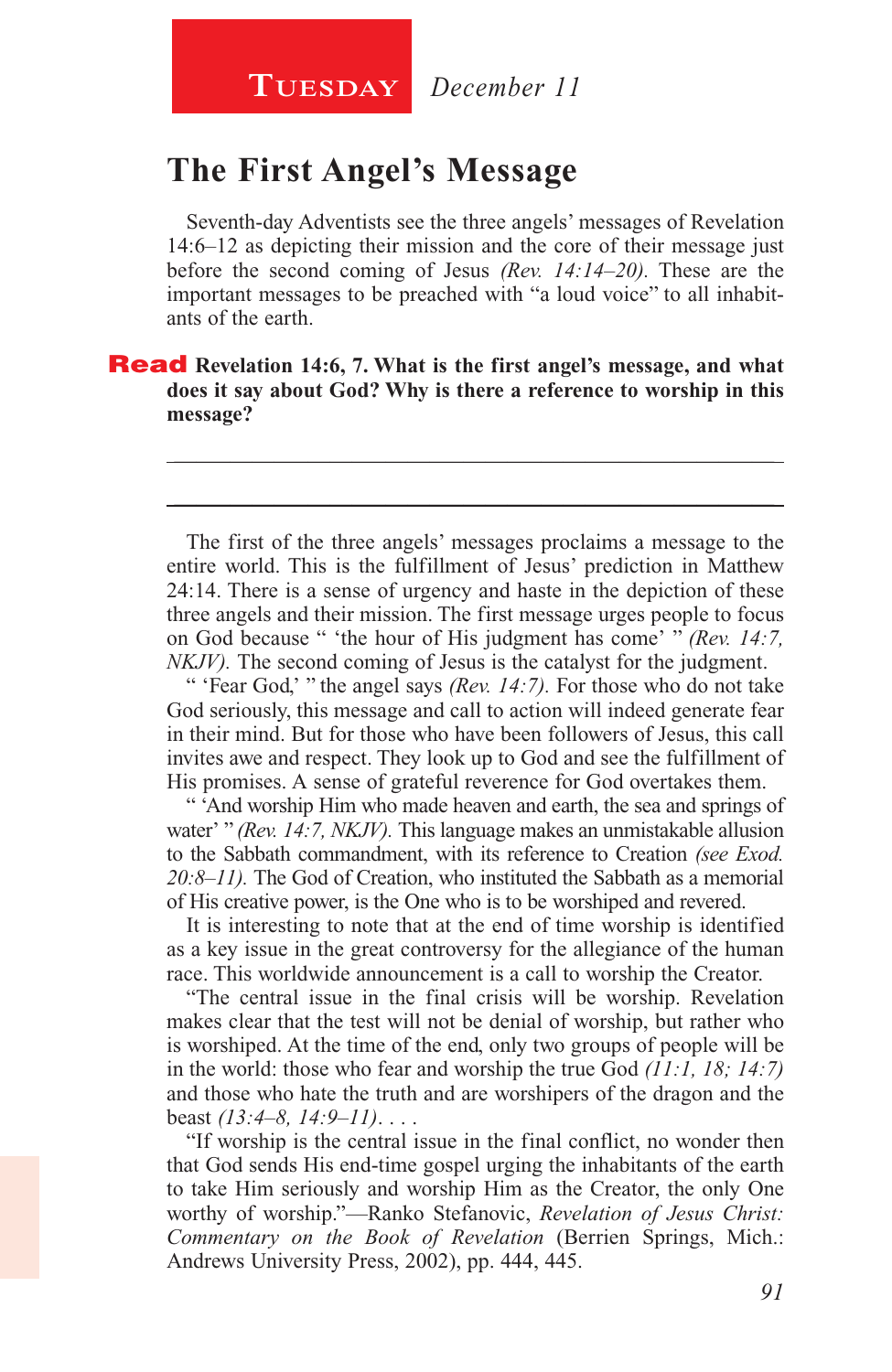**WEDNESDAY** December 12

# **Bible Study and Fellowship**

Read **Acts 2:42. What were some of the elements of early Christian worship?**

"And they continued steadfastly in the apostles' doctrine and fellowship" *(Acts 2:42, NKJV).* From the earliest moments of the church, worship has been characterized by the centrality of the study of the Word of God given to us by the apostles. The first Christians were faithful in studying the Scriptures for what they said about Jesus the Messiah. They were in constant fellowship to share with one another the blessings God had given them and to encourage each other in their spiritual walk with God. In the Word they mined the sacred truths that became the foundation of their message to the world.

\_\_\_\_\_\_\_\_\_\_\_\_\_\_\_\_\_\_\_\_\_\_\_\_\_\_\_\_\_\_\_\_\_\_\_\_\_\_\_\_\_\_\_\_\_\_\_\_\_\_\_\_\_\_

#### What **do the following passages say about the importance of studying God's Word in fellowship with other believers?**

| 2 Kings 22:8-13       |  |
|-----------------------|--|
| <i>Acts</i> 17:10, 11 |  |
| 2 Tim. 3:14–17        |  |

"Wherever the truths of the gospel are proclaimed, those who honestly desire to do right are led to a diligent searching of the Scriptures. If, in the closing scenes of this earth's history, those to whom testing truths are proclaimed would follow the example of the Bereans, searching the Scriptures daily, and comparing with God's word the messages brought them, there would today be a large number loyal to the precepts of God's law, where now there are comparatively few."—Ellen G. White, *The Acts of the Apostles*, p. 232.

We are a united people because of the truths that we proclaim, truths that we find from the Word of God. This was true of God's church in the early days, and it is true of it today. The study of God's Word forms the core of both our worship to God and our unity as a people who have been called to proclaim the three angels' messages to the world. When we come together as a family to fellowship and worship, the Scriptures speak to us words from God to guide our lives in preparation for our mission and for Jesus' second coming.

**How firmly grounded are you, from the Bible, in what we believe? That is, are you grounded enough in it to the point where you could, like the three Hebrew boys, stand firm in the face of death?**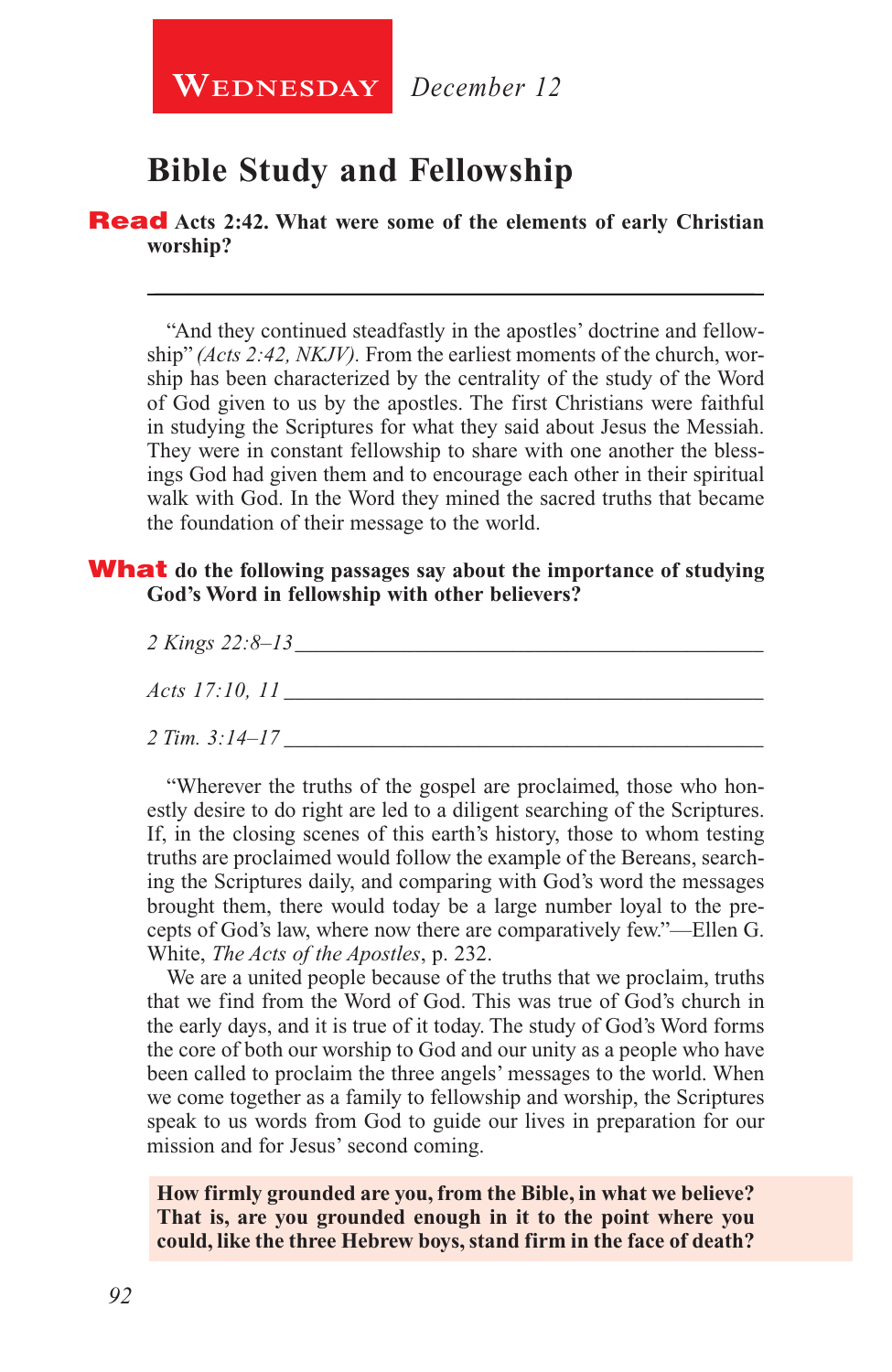# **Breaking of Bread and Prayer**

Whatever the challenges the early church faced, they were united in their common faith in Jesus and in the truth He had entrusted them to spread to the world. It's what Peter even called "present truth" *(2 Pet. 1:12).* And thus, united in the truth, they expressed their unity in a number of ways.

"And they continued steadfastly . . . in the breaking of bread, and in prayers" *(Acts 2:42, NKJV).* This reference to breaking of bread probably refers to a fellowship meal or to regular meals shared between believers. At some point during a fellowship meal, someone would offer a special blessing over the bread and drink in memory of Jesus' death and resurrection, in expectation of His soon return. Early Christians thus devoted their time to remembering the meaning of Jesus' life and ministry, and loved to talk about it in fellowship meals. The meals they shared became moments of worship. "So continuing daily with one accord in the temple, and breaking bread from house to house, they ate their food with gladness and simplicity of heart, praising God and having favor with all the people. And the Lord added to the church daily those who were being saved" *(Acts 2:46, 47, NKJV).*  No doubt this time of fellowship together greatly helped strengthen the sense of unity they had in Jesus.

#### What **examples do we have in the book of Acts of early Christians praying together? What did they pray for?**

| $Acts$ 1:14    |  |  |
|----------------|--|--|
| Acts $4:23-31$ |  |  |
| Acts $12:12$   |  |  |

The early church cherished the opportunity for direct communication with God and never failed to offer up petitions to Him when gathered together in worship. Paul in his First Epistle to Timothy mentions the importance of prayer when Christians are together *(1 Tim. 2:1).* To the Ephesians, he also emphasized the need of prayer: "praying always with all prayer and supplication in the Spirit, being watchful to this end with all perseverance and supplication for all the saints—and for me" *(Eph. 6:18, 19, NKJV).*

**What are ways that we can experience a deeper unity through the power of intercessory prayer for common causes? How does this prayer help unite us as a church?**

 $\_$  , and the set of the set of the set of the set of the set of the set of the set of the set of the set of the set of the set of the set of the set of the set of the set of the set of the set of the set of the set of th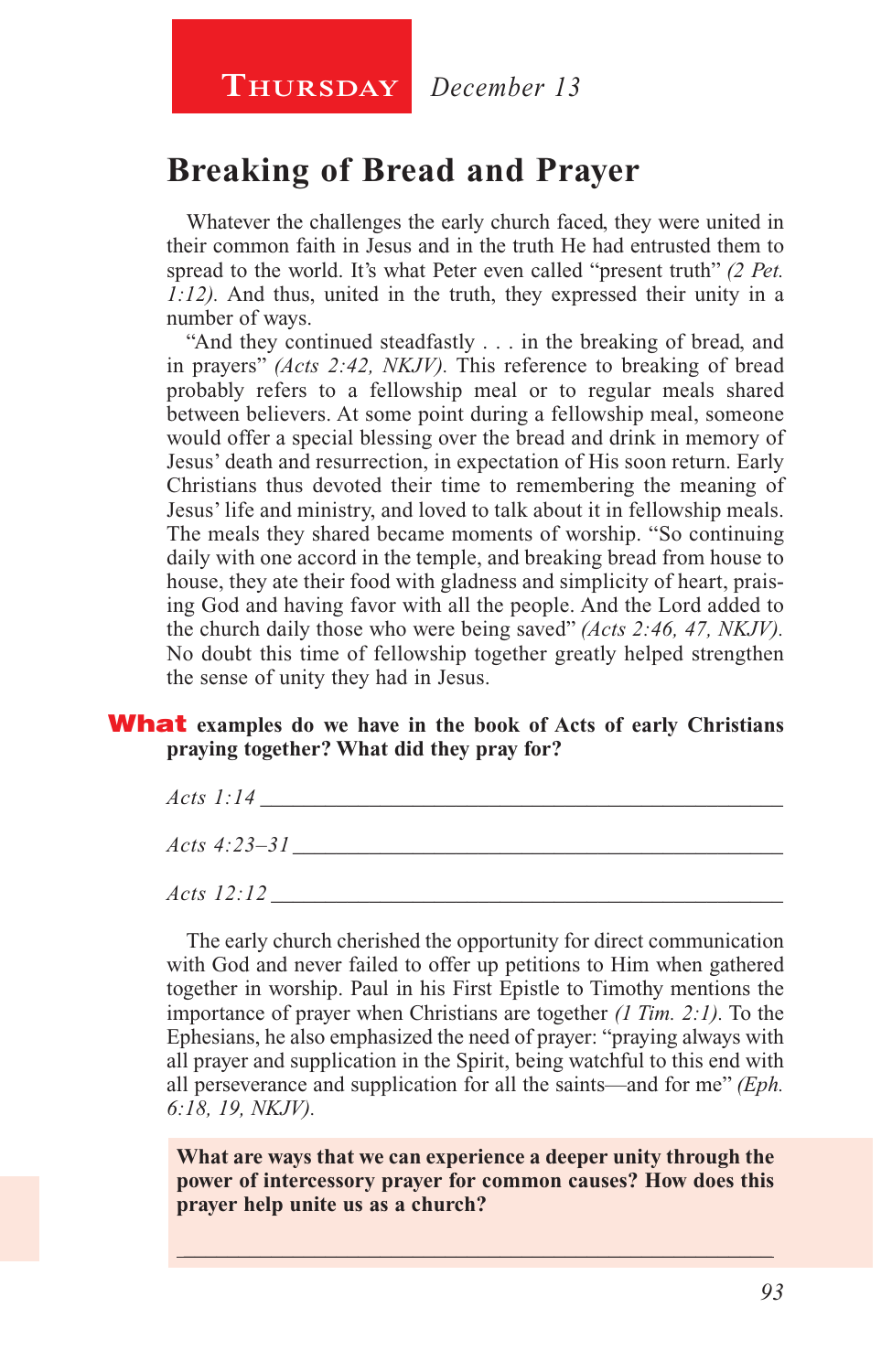$\begin{array}{|c|c|c|}\n\hline\n\textbf{FRIDAY} & \textbf{December 14}\n\end{array}$ 

**Further Thought:** Read the articles "Prayer," pp. 1044–1046, and "Worship," pp. 1290, 1291, in *The Ellen G. White Encyclopedia*.

" 'The importance of the Sabbath as the memorial of creation is that it keeps ever present the true reason why worship is due to God'—because He is the Creator, and we are His creatures. 'The Sabbath therefore lies at the very foundation of divine worship, for it teaches this great truth in the most impressive manner, and no other institution does this. The true ground of divine worship, not of that on the seventh day merely, but of all worship, is found in the distinction between the Creator and His creatures. This great fact can never become obsolete, and must never be forgotten.'—J. N. Andrews, *History of the Sabbath*, chapter 27. It was to keep this truth ever before the minds of men, that God instituted the Sabbath in Eden; and so long as the fact that He is our Creator continues to be a reason why we should worship Him, so long the Sabbath will continue as its sign and memorial. Had the Sabbath been universally kept, man's thoughts and affections would have been led to the Creator as the object of reverence and worship, and there would never have been an idolater, an atheist, or an infidel. The keeping of the Sabbath is a sign of loyalty to the true God, 'Him that made heaven, and earth, and the sea, and the fountains of waters.' It follows that the message which commands men to worship God and keep His commandments will especially call upon them to keep the fourth commandment."—Ellen G. White, *The Great Controversy*, pp. 437, 438.

#### Discussion Questions:

**O** Since the biblical concepts of worship, creation, and salvation **are so closely intertwined, how do you think the celebration of the Sabbath could be God's antidote to false worship? What role does the Sabbath play in this end-time prophecy of Revelation 14:6, 7? Why is the Sabbath referred to in the first angel's message?**

**O** Oftentimes we talk about worship as a matter of content **things we should do or not do during worship. Is that good enough? What is worship really about? How is your local church experiencing meaningful worship?**

 **In some societies, Christian community worship slowly is being forgotten or abandoned, even in Adventist communities. What can your local church do to counter this trend?**

**Summary:** Worship is the Christian believer's thankful response to God for His gift of salvation. It also is an essential element of the Christian community's experience of unity and fellowship. Without prayer and Bible study in a desire to know God's truth for us, our community will fail to experience oneness in Christ.